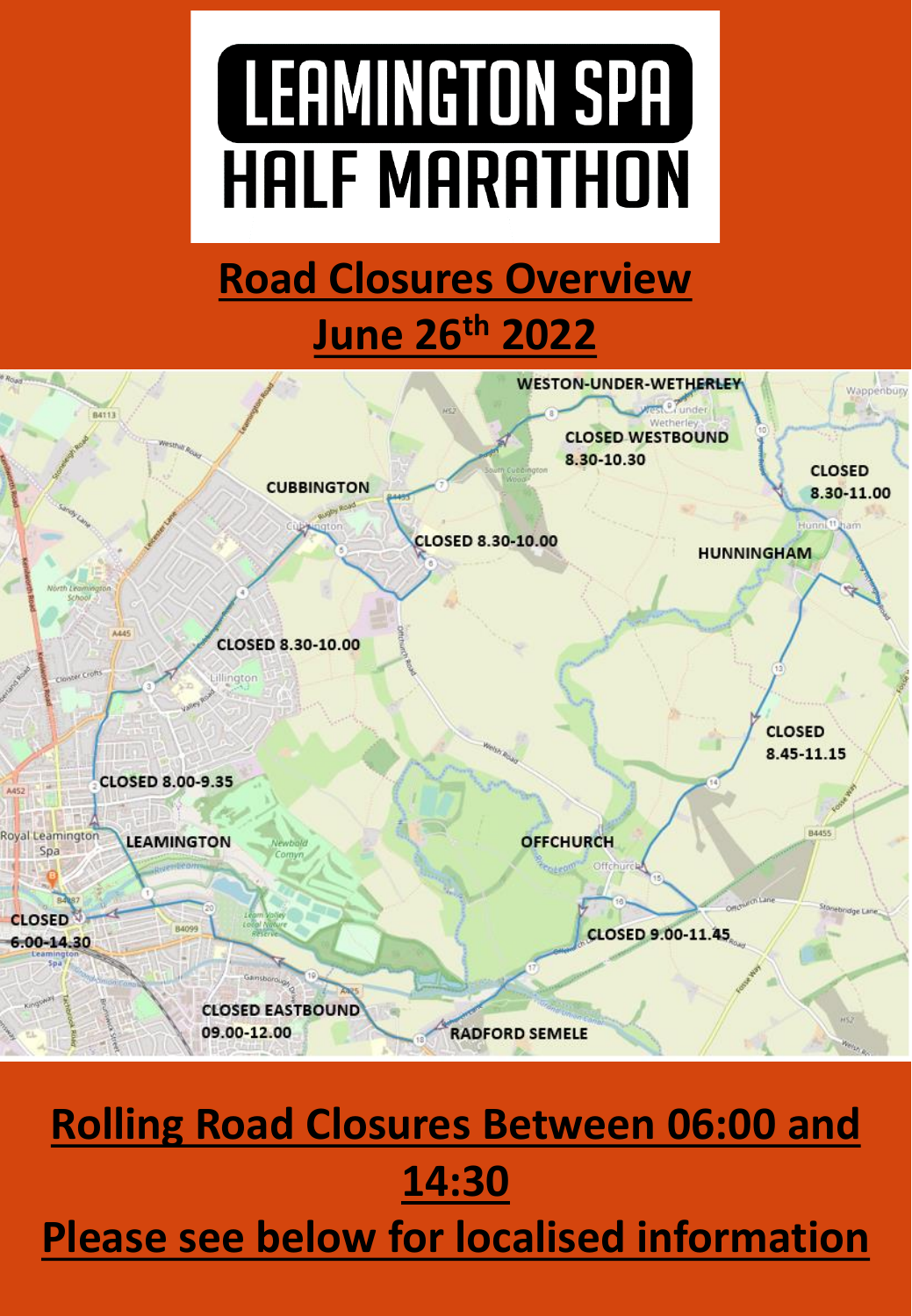## **Leamington Spa Town Centre**



### **CLOSED 06:00 – 14:00** Dormer Place, Newbold Terrace, Priory Terrace, Mill Road, Leam Terrace (West of Willes Road)

**CLOSED 06:00 – 14:00** Leam Terrace (East of Willes Road)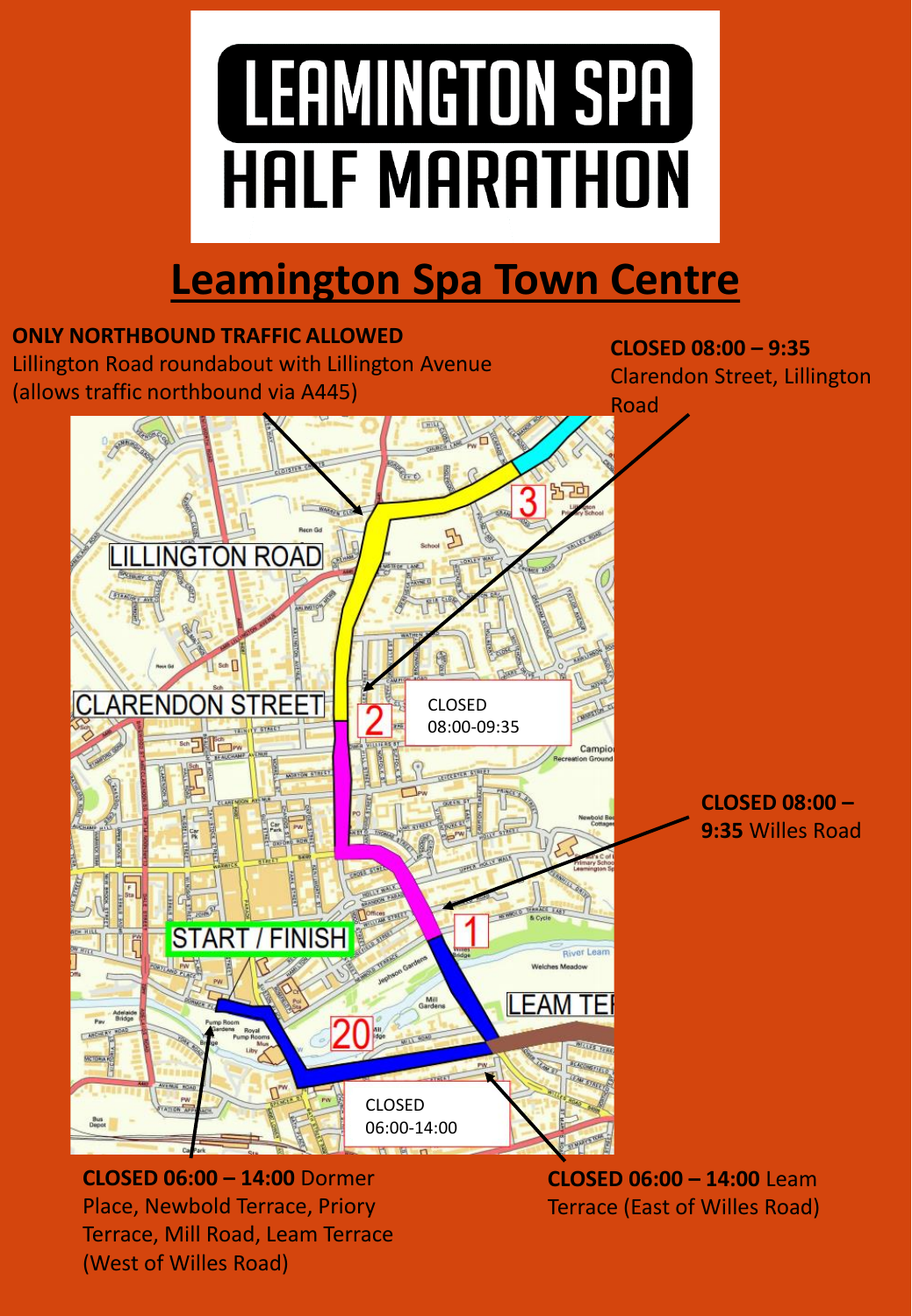## **Lillington**

**CROSSING POINT** Parklands Avenue/Telford Avenue (traffic will be allowed to pass when safe to do so.)



### **ONLY NORTHBOUND TRAFFIC ALLOWED**  Lillington Road roundabout with Cubbington Road (allows traffic northbound via A445 and into Warren Close)

**CLOSED 08:30 – 10:00**  Cubbington Road

### **OPTIONS FOR MOTORISTS TRYING TO LEAVE LILLINGTON :**

- 1. Crossing point at Parklands Avenue
- 2. Wait at the closest roads to the start of the race (e.g. Newbold Terrace, Leicester Street) as they will reopen soonest (by 9:35).

### **OPTION FOR MOTORISTS TRYING TO ENTER LILLINGTON:**

Take A445, turn onto Telford Avenue – get to crossing point with Parklands Avenue.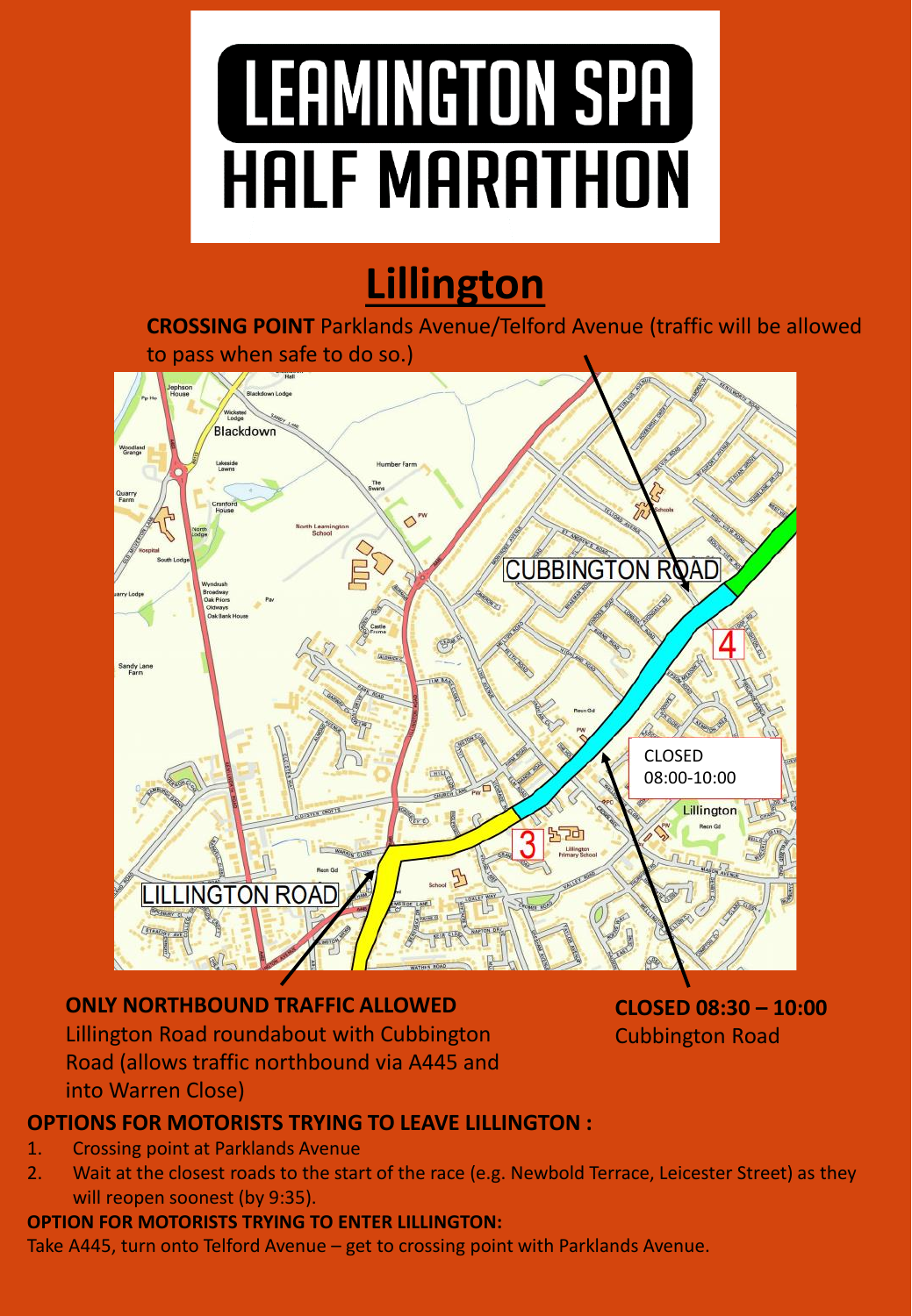## **Cubbington**

**CLOSED 08:30 – 10:00** Cubbington Road/Rugby Road



**CLOSED 08:30 – 10:00** Windmill Hill, Offchurch Road, Cross Lane, New Street, Church Lane

**ACCESS POINT 08:30 – 10:00** Price Road will be accessible via New Street linking with High Street, with traffic walked through by a Traffic Management operative.

### **OPTION FOR MOTORISTS TRYING TO ENTER/LEAVE CUBBINGTON**

Roundabout at junction with Windmill Hill/Kenilworth Road will allow traffic to pass to Rugby Road. Crossroads at junction with Coventry Road/Church Lane will allow traffic to pass to Rugby Road. Access to village from Rugby Road via Broadway.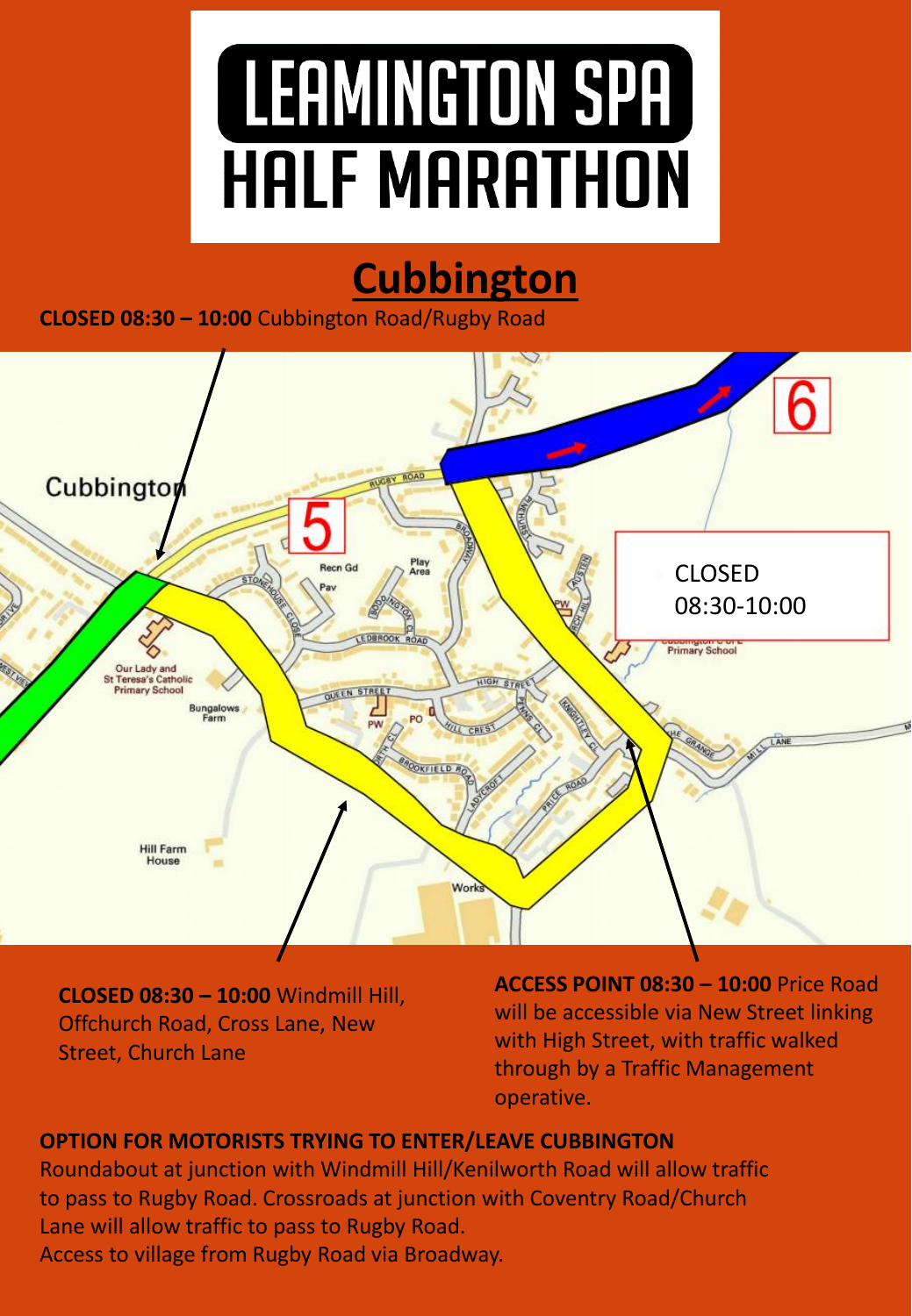## **Weston-under-Wetherley**



## **CLOSED WESTBOUND 08:30 – 10:30** Rugby Road

**08:30 – 10:30** Rugby Road

## **OPTION FOR MOTORISTS TRYING TO ENTER CUBBINGTON/LEAMINGTON FROM EAST**

Divert to A445 Leamington Road via Weston Lane

### **OPTION FOR MOTORISTS TRYING TO EXIT CUBBINGTON/LEAMINGTON FROM WEST**

Rugby Road/B4453 is open Eastbound – please drive with care as runners will be on opposite side of the road.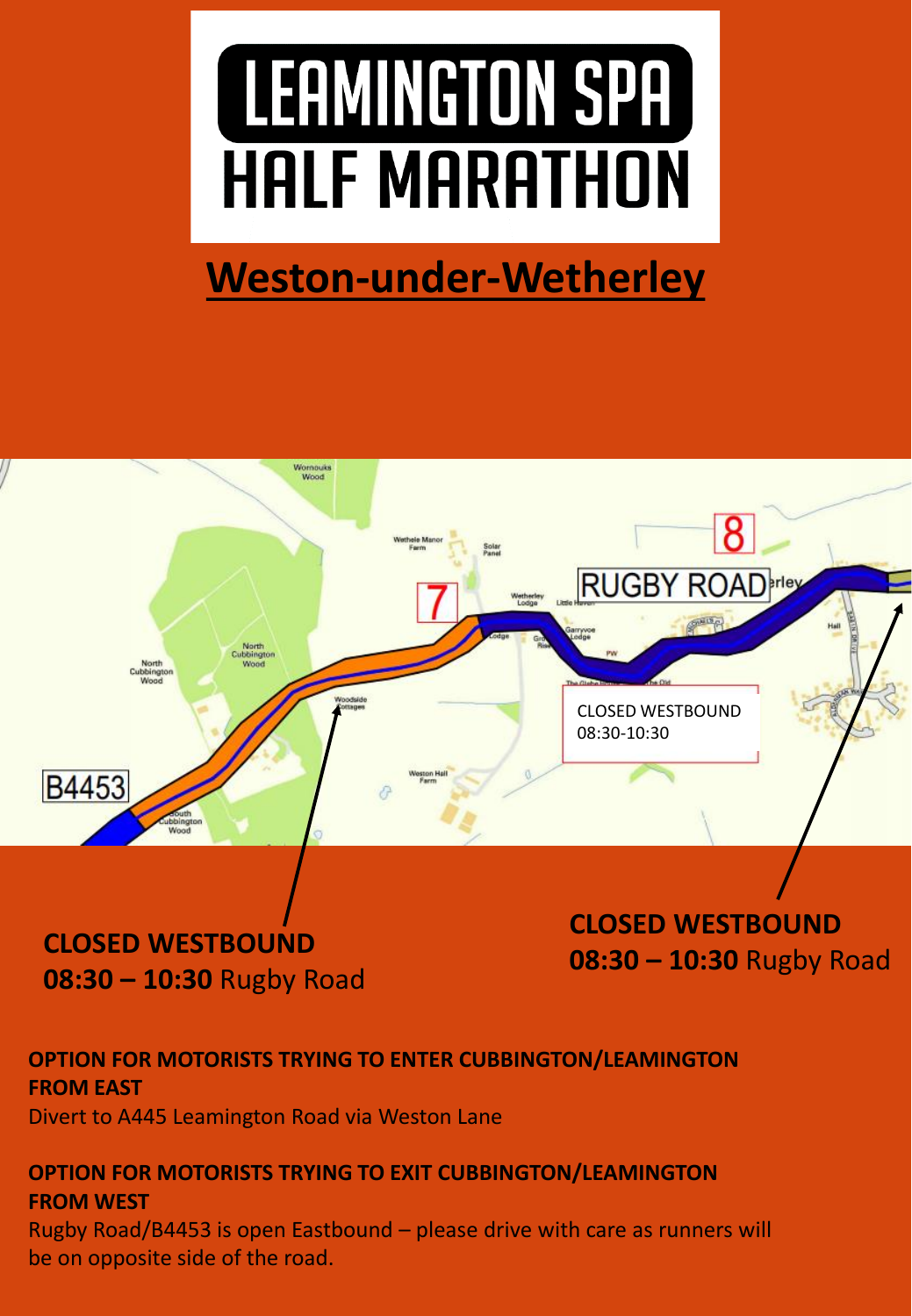

### **OPTIONS FOR MOTORISTS**

No access to Hunningham until roads have reopened. Motorists going south should follow B4453 to Princethorpe, then take the Fosse Way or A423.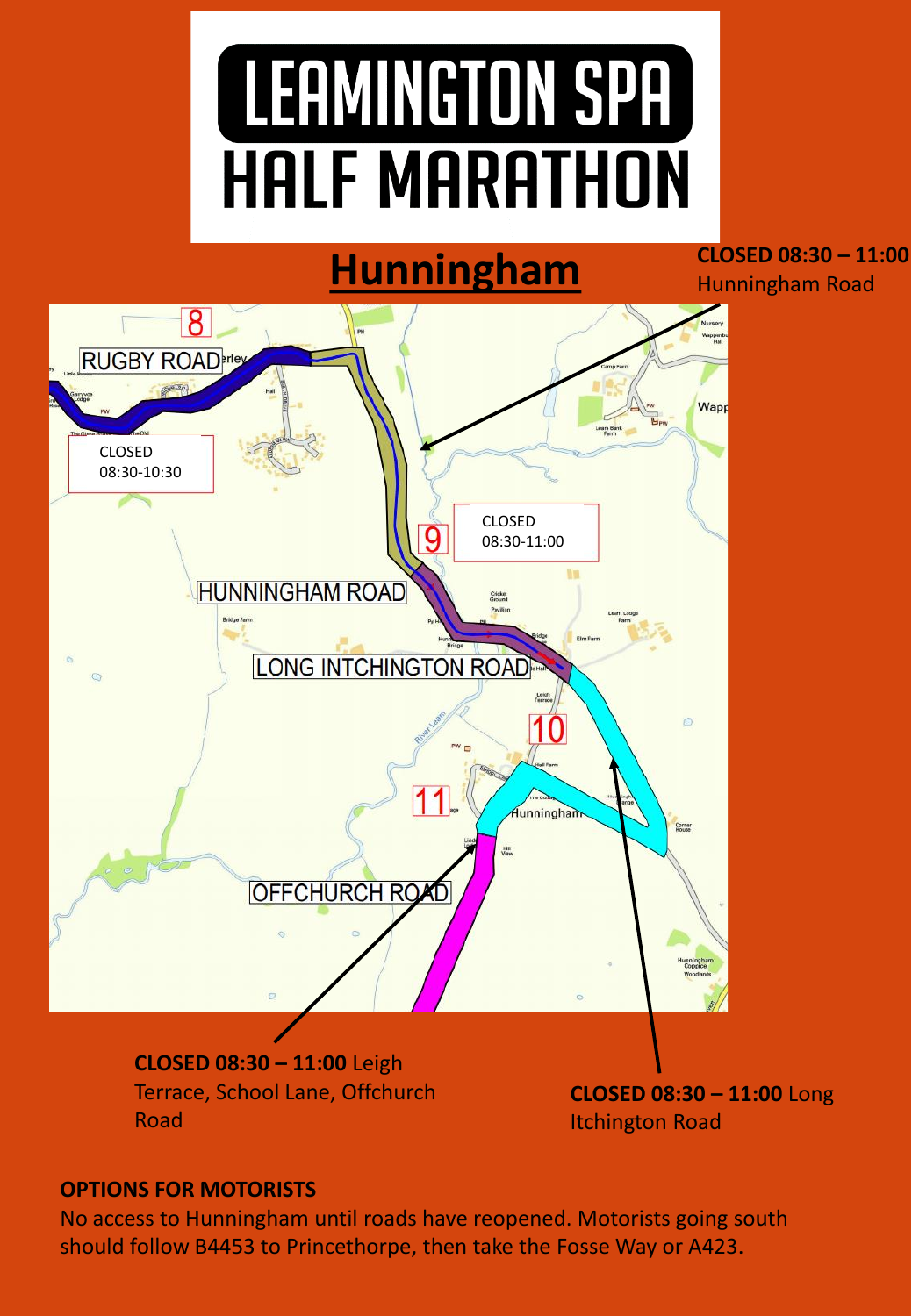# **Offchurch**

**CLOSED 08:45 – 11:15** Hunningham Road, Welsh Road, Long Itchington Road



## **CLOSED 09:00 – 11:45** Village Street, Long Itchington Road/Offchurch Lane

### **OPTION FOR MOTORISTS TRYING TO LEAVE OFFCHURCH**

Take Welsh Road to reach Cubbington. All roads at Cubbington will be open by 10:00.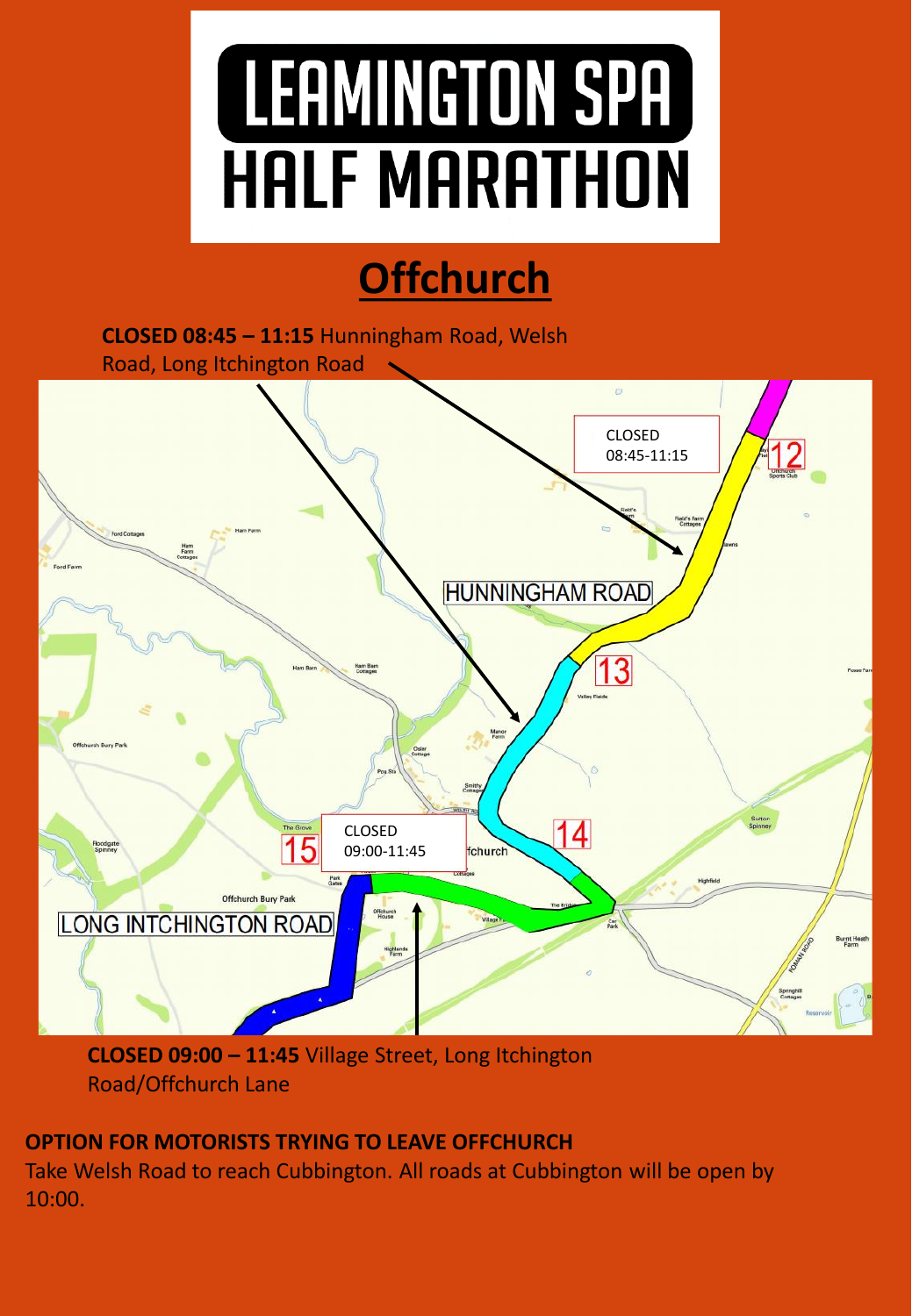## **Radford Semele**

**CLOSED 09:00 – 12:00**  Offchurch Lane



**ONLY WESTBOUND TRAFFIC ALLOWED 09:00 – 12:00** Southam Road

### **OPTIONS FOR MOTORISTS**

Southam Road allows traffic westbound towards Leamington Spa. No right turns allowed (e.g. into Church Lane).

Motorists wanting to travel east will need to go into Leamington Spa, take Tachbrook Road (left at crossroads by the train station) then follow signs towards Harbury.

Cars will be able to leave Chance Fields onto Southam Road.